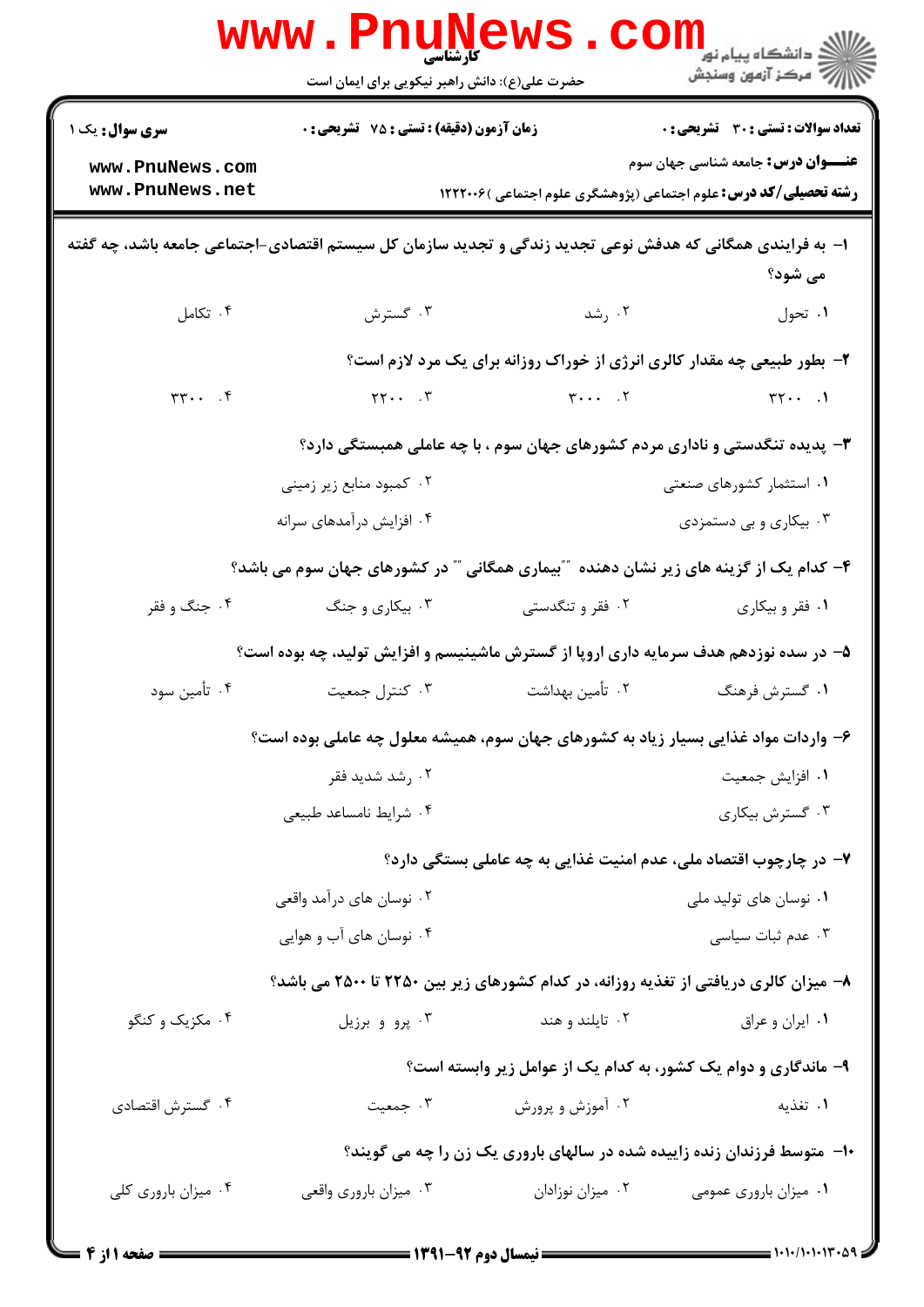|                                                                                                       | <b>www.Pnunews</b>                               | حضرت علی(ع): دانش راهبر نیکویی برای ایمان است |                                       | ڪ دانشڪاه پيا <sub>م</sub> نور<br><mark>√</mark> مرڪز آزمون وسنڊش                                                    |
|-------------------------------------------------------------------------------------------------------|--------------------------------------------------|-----------------------------------------------|---------------------------------------|----------------------------------------------------------------------------------------------------------------------|
| <b>سری سوال : ۱ یک</b>                                                                                | <b>زمان آزمون (دقیقه) : تستی : 75 تشریحی : 0</b> |                                               |                                       | <b>تعداد سوالات : تستی : 30 ٪ تشریحی : 0</b>                                                                         |
| www.PnuNews.com<br>www.PnuNews.net                                                                    |                                                  |                                               |                                       | <b>عنـــوان درس:</b> جامعه شناسی جهان سوم<br><b>رشته تحصیلی/کد درس:</b> علوم اجتماعی (پژوهشگری علوم اجتماعی )۱۲۲۲۰۰۶ |
|                                                                                                       |                                                  |                                               |                                       | 1۱– کدام یک از جمعیت شناسان بزرگ زیر، وجود جمعیت زیاد را برای پیشرفت یک کشور لازم دانسته است؟                        |
| ۰۴ رابرت مرتون                                                                                        | ۰۳ گونار میردال                                  |                                               | ۰۲ آلفرد شوتس                         | ۰۱ آلفرد سووي                                                                                                        |
|                                                                                                       |                                                  |                                               |                                       | ۱۲- کدام یک از پدیده های زیر در اثر پیشرفت زندگی و گسترش شهرنشینی، بوجود آمده است؟                                   |
| ۰۴ خانواده گرایی                                                                                      | ۰۳ صنعتي شدن                                     |                                               | ۰۲ تقسیم کار                          | ۰۱ کوچ نشینی                                                                                                         |
|                                                                                                       |                                                  |                                               |                                       | ۱۳- مجموع دو گروه شاغلان و بیکاران جویایی کار، را چه می گویند؟                                                       |
|                                                                                                       | ٠٢ جمعيت فعال                                    |                                               |                                       | ٠١ جمعيت شاغل                                                                                                        |
|                                                                                                       | ۰۴ کارکنان پیمانی و خرید خدمت                    |                                               |                                       | ۰۳ كاركنان رسمي فعال                                                                                                 |
|                                                                                                       |                                                  |                                               |                                       | ۱۴– یکی از نتایج مستقیم دشواریهای اقتصادی و اجتماعی جهان رو به توسعه چه می باشد؟                                     |
| ۰۴ بی سوادی                                                                                           | ۰۳ بزهکاری جوانان                                |                                               | ۰۲ فقر شدید                           | ۰۱ بیکاری مطلق                                                                                                       |
|                                                                                                       |                                                  |                                               |                                       | ۱۵– طبق آمارهای یونسکو، کدام قاره دارای بالاترین درصد رشد بی سوادی در جهان می باشد؟                                  |
| ۰۴ امریکا                                                                                             | ۰۳ افریقا                                        |                                               | ۰۲ آسیا                               | ۰۱ اروپا                                                                                                             |
|                                                                                                       |                                                  |                                               |                                       | ۱۶– حالت فروماندگی اقتصادی در جهان سوم در نتیجهٔ چه عاملی پدید می آید؟                                               |
|                                                                                                       | ۰۲ برخورد نظام های اقتصادی گوناگون               |                                               | ۰۱ برخورد نظام های مذهبی گوناگون      |                                                                                                                      |
| ۰۴ برخورد نظام های سیاسی گوناگون                                                                      |                                                  |                                               | ۰۳ برخورد نظام های اجتماعی گوناگون    |                                                                                                                      |
| ۱۷– افزایش حجم پول که یکی از نتایج گسترش اقتصادی جدید می باشد، درچه صورتی موجب پدید آمدن تورم می شود؟ |                                                  |                                               |                                       |                                                                                                                      |
| ۰۲ متناسب با افزایش میزان تولید باشد                                                                  |                                                  |                                               | ۰۱ متناسب با افزایش میزان تولید نباشد |                                                                                                                      |
|                                                                                                       | ۰۴ متناسب با شكل روابط اجتماعي باشد              |                                               | ۰۳ متناسب با شكل روابط اجتماعي نباشد  |                                                                                                                      |
|                                                                                                       |                                                  |                                               |                                       | ۱۸– خود بسندگی اقتصادی در کشورهای کم توسعه، از جمله، به کدام یک از عوامل زیر وابسته است؟                             |
|                                                                                                       | ۰۲ برنامه ریزی گسترده                            |                                               |                                       | ٠١ داشتن سرمايه                                                                                                      |
|                                                                                                       | ۰۴ ضعف موقعیت استراتژیکی                         |                                               |                                       | ۰۳ گسترش ارتباط با جوامع دیگر                                                                                        |
|                                                                                                       |                                                  |                                               |                                       | ۱۹- به چه دلیلی ً- شهر های کارگاهی ٍ- جنوب خاوری آسیا را می توان جزء کشورهای جهان سوم بشمار آورد؟                    |
| ۰۲ بهره برداری پر حجم از نیروی انسانی                                                                 |                                                  |                                               | ۰۱ نابرابریهای اجتماعی و انسانی       |                                                                                                                      |
|                                                                                                       | ۰۴ سنگینی وام های خارجی                          |                                               |                                       | ۰۳ جمعیت کم یا متوسط                                                                                                 |
|                                                                                                       |                                                  |                                               |                                       |                                                                                                                      |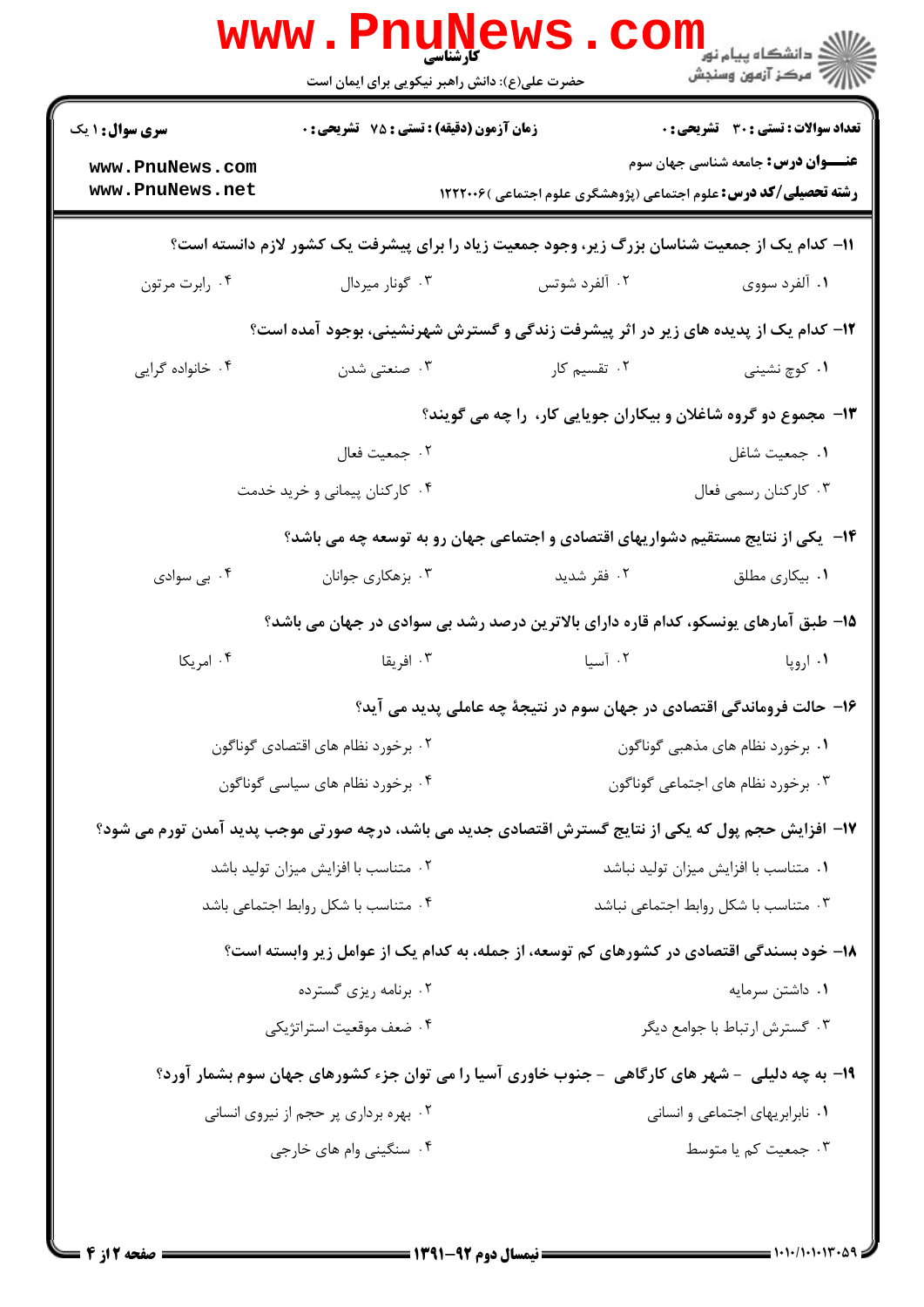|                                                                                                                 |                                                                     | کارشناسی<br>حضرت علی(ع): دانش راهبر نیکویی برای ایمان است |                           | ران دانشگاه پيام نور<br>ا <mark>ر</mark> ≫مرکز آزمون وسنجش                                                           |  |
|-----------------------------------------------------------------------------------------------------------------|---------------------------------------------------------------------|-----------------------------------------------------------|---------------------------|----------------------------------------------------------------------------------------------------------------------|--|
| <b>سری سوال : ۱ یک</b>                                                                                          | زمان آزمون (دقیقه) : تستی : 75 گشریحی : 0                           |                                                           |                           | تعداد سوالات : تستي : 30 ٪ تشريحي : 0                                                                                |  |
| www.PnuNews.com<br>www.PnuNews.net                                                                              |                                                                     |                                                           |                           | <b>عنـــوان درس:</b> جامعه شناسی جهان سوم<br><b>رشته تحصیلی/کد درس:</b> علوم اجتماعی (پژوهشگری علوم اجتماعی )۱۲۲۲۰۰۶ |  |
| +۲- کدام یک از کشورهای نیمه صنعتی توانسته اقتصاد خود را تا سطح کشورهای صنعتی رشد دهد؟                           |                                                                     |                                                           |                           |                                                                                                                      |  |
| ۰۴ فیلیپین                                                                                                      | ۰۳ سنگاپور                                                          |                                                           | ۰۲ تايلند                 | ۰۱ مالزی                                                                                                             |  |
|                                                                                                                 |                                                                     |                                                           |                           | <b>۳۱</b> - تغییر در فرایند بهره وری کار در کشورهای تنگدست و کشورهای پر درآمد، متأثر از چه عواملی می باشد؟           |  |
|                                                                                                                 | ۲. سیاسی ، فرهنگی و اجتماعی                                         |                                                           |                           | ۰۱ اقتصادی ، سیاسی و فنی                                                                                             |  |
|                                                                                                                 | ۰۴ اقتصادی ، اجتماعی و فنی                                          |                                                           |                           | ۰۳ فرهنگی ، دینی و فنی                                                                                               |  |
|                                                                                                                 |                                                                     |                                                           |                           | ۲۲- به نظر برخی از پژوهندگان و کارشناسان، تشدید اختلاف درآمد سرانه میان ملت ها بیشتر ناشی از چیست؟                   |  |
|                                                                                                                 | ۰۲ کندی رشد کشورهای جهان سوم                                        |                                                           |                           | ٠١ افزايش پر شتاب جمعيت كشورهاى جهان سوم                                                                             |  |
|                                                                                                                 | ۰۴ نا برابری تراز پرداخت های کشورهای جهان سوم                       |                                                           |                           | ۰۳ معیوب بودن مبادلات کشورهای جهان سوم                                                                               |  |
|                                                                                                                 |                                                                     |                                                           |                           | <b>۲۳</b> - کدام یک از کشورهای زیر، نزدیک به ۶۰ درصد هزینه خصوصی خارجی را که جهان سوم دریافت می کند، می پردازد؟      |  |
| ۰۴ فرانسه                                                                                                       | ۰۳ آلمان                                                            |                                                           | ۰۲ ایالات متحده           | ۰۱ انگلیس                                                                                                            |  |
|                                                                                                                 |                                                                     |                                                           |                           | ۲۴- کمبود مبادلات بازرگانی خارجی در کشورهای کم درآمد آسیایی و آفریقایی، کدام ویژگی زیر را بدنبال خواهد داشت؟         |  |
| ۰۴ کاهش درآمد واردات                                                                                            | ۰۳ کاهش ارزش پول                                                    |                                                           | ۰۲ افزایش وام ها          | ٠١. افزايش قيمت ها                                                                                                   |  |
| ۲۵- چه عواملی برای شتاب گذار تاریخی از دوران نیمه صنعتی به دوران صنعتی در ایران، از اهمیت ویژه ای برخوردار است؟ |                                                                     |                                                           |                           |                                                                                                                      |  |
| ۰۲ فرآوری صنایع دستی و سنتی                                                                                     |                                                                     |                                                           | ۰۱ نیروی انسانی و سرمایه  |                                                                                                                      |  |
| ۰۴ کشاورزی و مهار تورم                                                                                          |                                                                     |                                                           | ۰۳ ارادهٔ ملی و عامل زمان |                                                                                                                      |  |
|                                                                                                                 |                                                                     |                                                           |                           | ۲۶- در چه حالتی محرومیت و تنگدستی و یا فقر در کشورهای جهان سوم پدید می آید؟                                          |  |
| ۰۲ عدم هماهنگی بین توسعه سیاسی با افزایش جمعیت                                                                  |                                                                     |                                                           |                           | ٠١ هماهنگي بين توسعه سياسي با افزايش جمعيت                                                                           |  |
| ۰۴ عدم هماهنگی بین توسعه اقتصادی و افزایش جمعیت                                                                 |                                                                     |                                                           |                           | ۰۳ هماهنگی بین توسعه اقتصادی با افزایش جمعیت                                                                         |  |
|                                                                                                                 |                                                                     |                                                           |                           | ۲۷- میزان رشد تولید ملی یک کشور، تابع کدام یک از عوامل زیر است؟                                                      |  |
|                                                                                                                 | ۰۲ نیروی انسانی و رشد سرمایه ها                                     |                                                           |                           | ٠١ افزايش امنيت و كاهش گرسنگى                                                                                        |  |
|                                                                                                                 | ۰۴ منابع طبیعی و تراکم جمعیت                                        |                                                           |                           | ۰۳ افزایش جمعیت و کاهش سرمایه ها                                                                                     |  |
|                                                                                                                 | ۲۸- بازدهی اقتصادی یک کشور، به کدام یک از گزینه های زیر وابسته است؟ |                                                           |                           |                                                                                                                      |  |
| ۰۴ بازدهی فنی                                                                                                   | ۰۳ بازدهی اجتماعی                                                   |                                                           | ۰۲ بازدهی فرهنگی          | ۰۱ بازدهی سیاسی                                                                                                      |  |
|                                                                                                                 |                                                                     |                                                           |                           |                                                                                                                      |  |